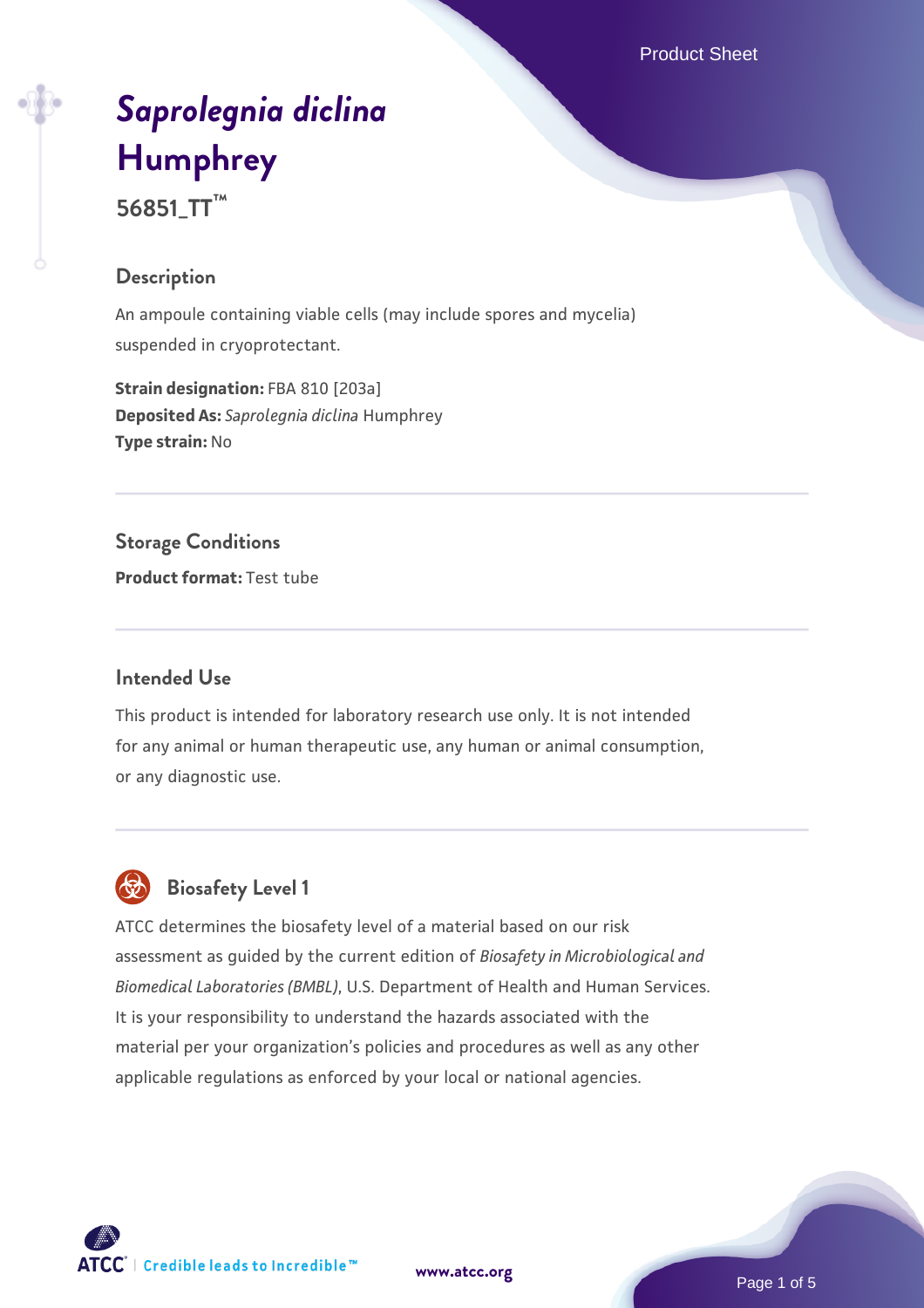ATCC highly recommends that appropriate personal protective equipment is always used when handling vials. For cultures that require storage in liquid nitrogen, it is important to note that some vials may leak when submersed in liquid nitrogen and will slowly fill with liquid nitrogen. Upon thawing, the conversion of the liquid nitrogen back to its gas phase may result in the vial exploding or blowing off its cap with dangerous force creating flying debris. Unless necessary, ATCC recommends that these cultures be stored in the vapor phase of liquid nitrogen rather than submersed in liquid nitrogen.

### **Certificate of Analysis**

For batch-specific test results, refer to the applicable certificate of analysis that can be found at www.atcc.org.

#### **Growth Conditions**

**Medium:**  [ATCC Medium 307: Cornmeal agar](https://www.atcc.org/-/media/product-assets/documents/microbial-media-formulations/3/0/7/atcc-medium-307.pdf?rev=5cd8aaa5fcde44f5873396cc2a06f590) **Temperature:** 24°C

#### **Notes**

No special notes.

Additional, updated information on this product may be available on the ATCC web site at www.atcc.org.

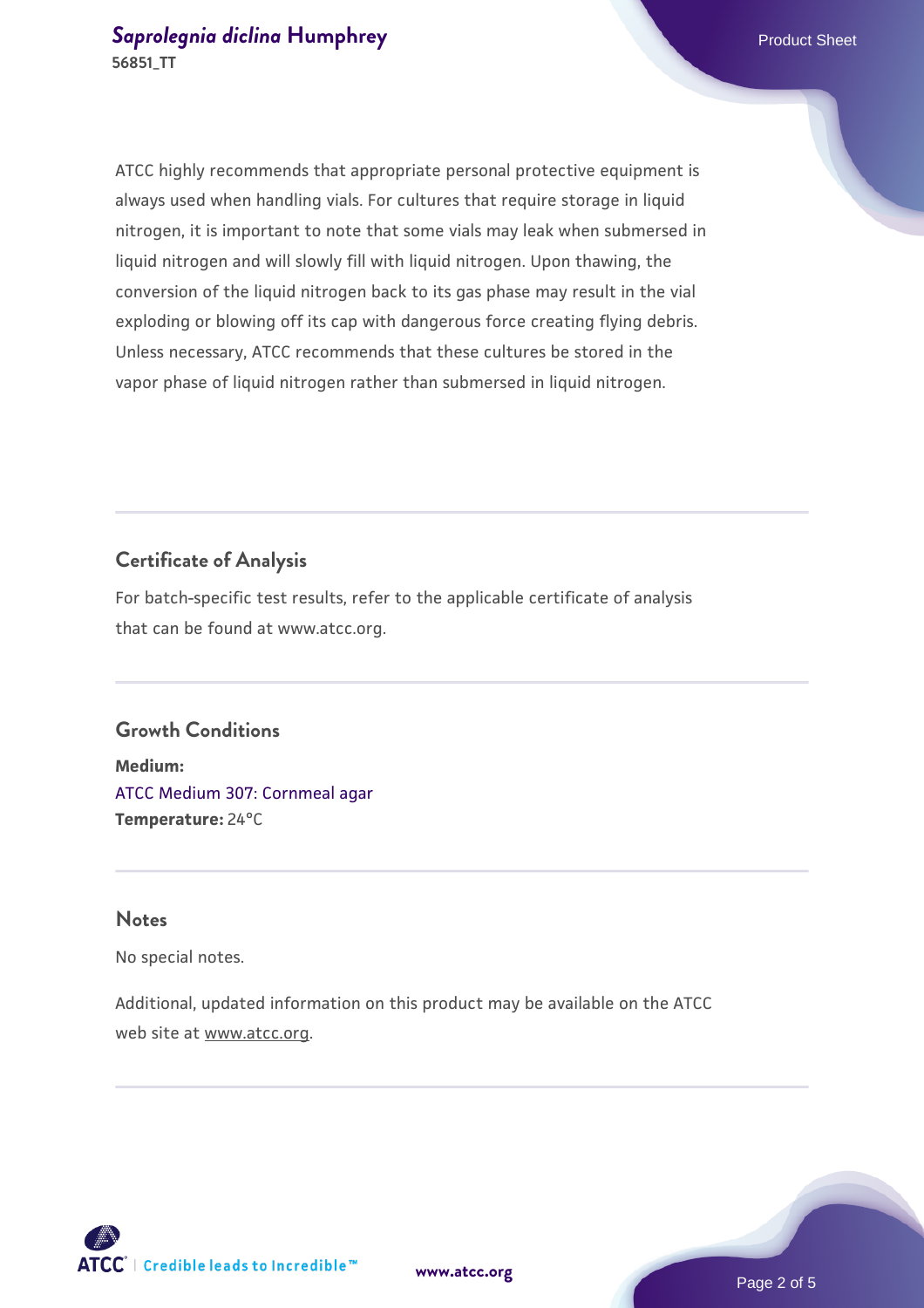# **[Saprolegnia diclina](https://www.atcc.org/products/56851_tt) [Humphrey](https://www.atcc.org/products/56851_tt) Product Sheet** Product Sheet

**56851\_TT**

### **Material Citation**

If use of this material results in a scientific publication, please cite the material in the following manner: *Saprolegnia diclina* Humphrey (ATCC 56851\_TT)

#### **References**

References and other information relating to this material are available at www.atcc.org.

# **Warranty**

The product is provided 'AS IS' and the viability of ATCC® products is warranted for 30 days from the date of shipment, provided that the customer has stored and handled the product according to the information included on the product information sheet, website, and Certificate of Analysis. For living cultures, ATCC lists the media formulation and reagents that have been found to be effective for the product. While other unspecified media and reagents may also produce satisfactory results, a change in the ATCC and/or depositor-recommended protocols may affect the recovery, growth, and/or function of the product. If an alternative medium formulation or reagent is used, the ATCC warranty for viability is no longer valid. Except as expressly set forth herein, no other warranties of any kind are provided, express or implied, including, but not limited to, any implied warranties of merchantability, fitness for a particular purpose, manufacture according to cGMP standards, typicality, safety, accuracy, and/or noninfringement.

#### **Disclaimers**

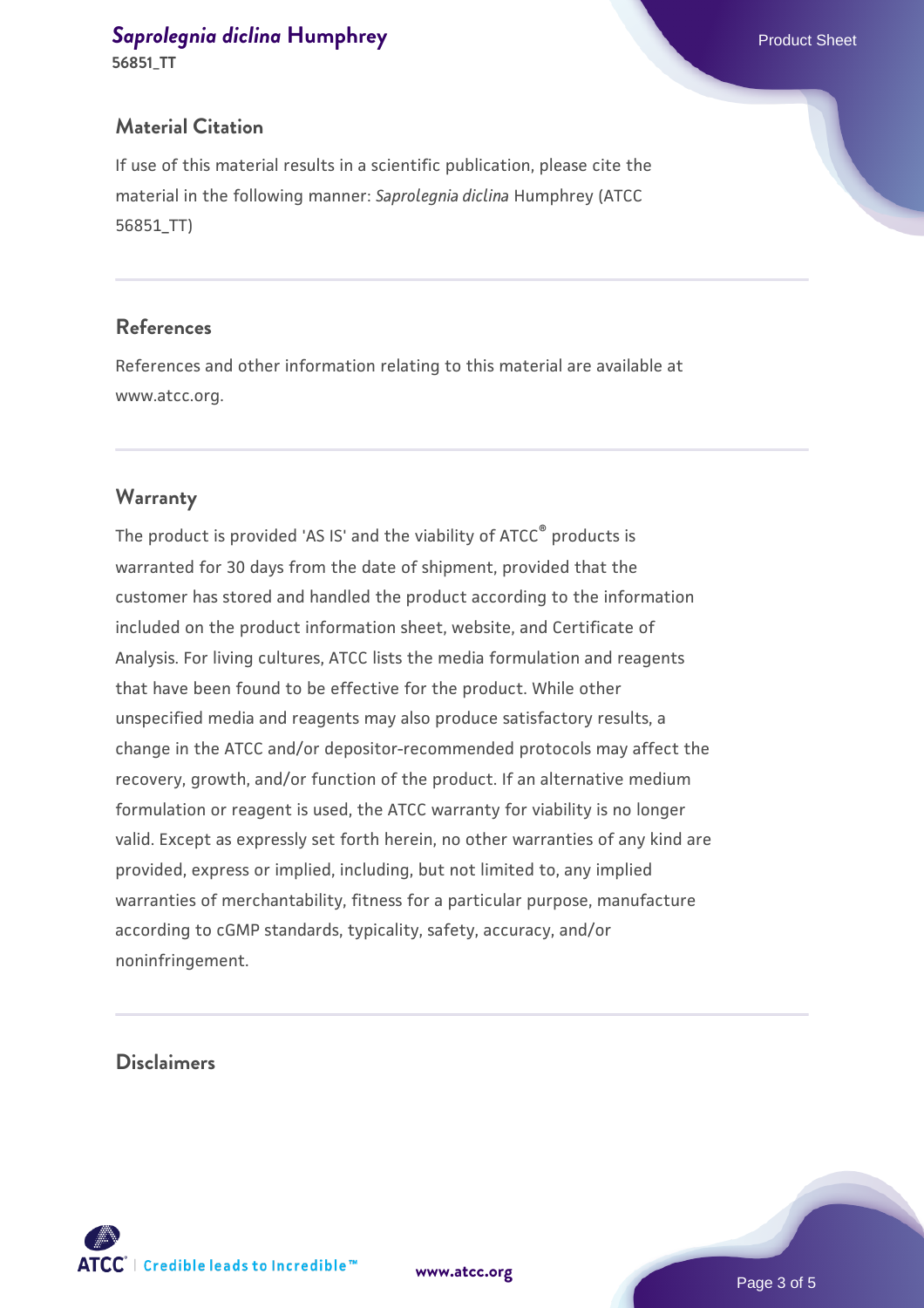This product is intended for laboratory research use only. It is not intended for any animal or human therapeutic use, any human or animal consumption, or any diagnostic use. Any proposed commercial use is prohibited without a license from ATCC.

While ATCC uses reasonable efforts to include accurate and up-to-date information on this product sheet, ATCC makes no warranties or representations as to its accuracy. Citations from scientific literature and patents are provided for informational purposes only. ATCC does not warrant that such information has been confirmed to be accurate or complete and the customer bears the sole responsibility of confirming the accuracy and completeness of any such information.

This product is sent on the condition that the customer is responsible for and assumes all risk and responsibility in connection with the receipt, handling, storage, disposal, and use of the ATCC product including without limitation taking all appropriate safety and handling precautions to minimize health or environmental risk. As a condition of receiving the material, the customer agrees that any activity undertaken with the ATCC product and any progeny or modifications will be conducted in compliance with all applicable laws, regulations, and guidelines. This product is provided 'AS IS' with no representations or warranties whatsoever except as expressly set forth herein and in no event shall ATCC, its parents, subsidiaries, directors, officers, agents, employees, assigns, successors, and affiliates be liable for indirect, special, incidental, or consequential damages of any kind in connection with or arising out of the customer's use of the product. While reasonable effort is made to ensure authenticity and reliability of materials on deposit, ATCC is not liable for damages arising from the misidentification or misrepresentation of such materials.

Please see the material transfer agreement (MTA) for further details regarding the use of this product. The MTA is available at www.atcc.org.

#### **Copyright and Trademark Information**

© ATCC 2021. All rights reserved.